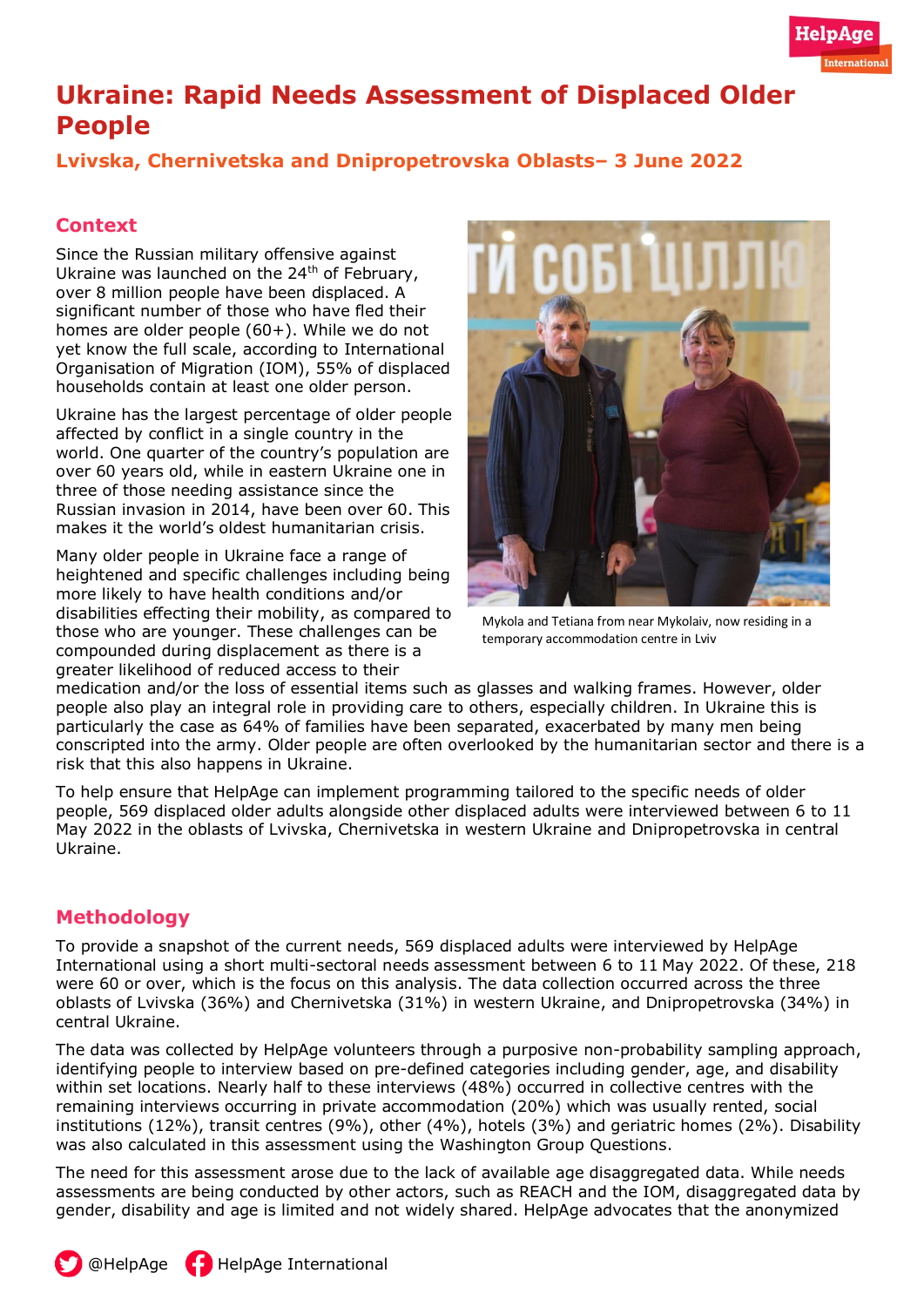disaggregated data be made publicly available to ensure that interventions can be appropriately targeted to meet the specific needs of each population group.

#### **Collective sites**

Since the escalation of the conflict in February 2022, [thousands](https://www.impact-repository.org/document/reach/86bf03a2/UKR2207-Collective-Sites-Mapping-in-Ukraine-Overview-Factsheet_10052022.pdf) of collective sites have been established across Ukraine to house those displaced. These sites provide short to medium term accommodation where displaced families can sleep. The highest concentration of these centres is in the west and centre of the country, which currently host the highest number of displaced people. While collective centres only house a small proportion of displaced people, they are among those most at risk. This is because they may lack the financial means to rent or family/friends to stay with. Initial research shows that the most common locations for collective sites are in schools and kindergartens. When a collective site is established in a public building it is typically managed by local authorities. However, some collective sites have been privately established in dormitories, hotels, or religious buildings. These are often manged by local volunteers and/or charities.

# **Key Findings**

#### **Cash**

- When older displaced people  $(60+)$  were asked what single item they were most in need of, **74%** reported cash. This applies across all ages, genders, and for those with a disability. Displaced people often face severe financial pressures as a result of having to leave their jobs as well as covering the expenses caused by their displacement. This can include paying for rented accommodation, transport, and the purchase of new clothes. The World Bank estimates that the country's economy will have shrunk in [half](https://www.weforum.org/agenda/2022/04/ukraine-economy-decline-war/#:~:text=Ukraine) by the summer, highlighting the financial struggles many families are facing. Futhermore currently across Ukrainians there is record inflation resulting in huge increases to cost of basic commodities such as food and medicine.
- Throughout the crisis, the government has maintained state pension payments to older people, but the amount often remains insufficient to cover their basic needs. Currently 95% of people who are over-65 are provided with a pension, but a large majority receive what is equivalent to [US\\$135](https://documents1.worldbank.org/curated/en/970301646984743310/pdf/Living-Paper-1.pdf) per month, which is below the monetary poverty line set by the UN (US\$150). Others receive even lower amounts, for example the previous older people that HelpAge worked with in Donetsk and Luhansk Oblasts received on average around US\$75-US\$120 per month.
- When asked what type of assistance they preferred, **88%** of older people favoured multi-purpose cash, compared to 10% preferring in-kind assistance and 2% vouchers. An IOM assessment found that over three quarters of those displaced would prefer to receive cash through a bank card compared with other modalities, such as cash in hand. In all locations were this assessment occurred markets were functioning. In additions ATMs were also operational and were well stocked with money.
- Only **4%** responded that if they were given cash, they would not be able to use it safely. This varied slightly between oblast with 11% of those in Dnipropetrovska replying that they could not use cash safely, compared to 2% and 1% respectively in Lvivska and Chernivetska.

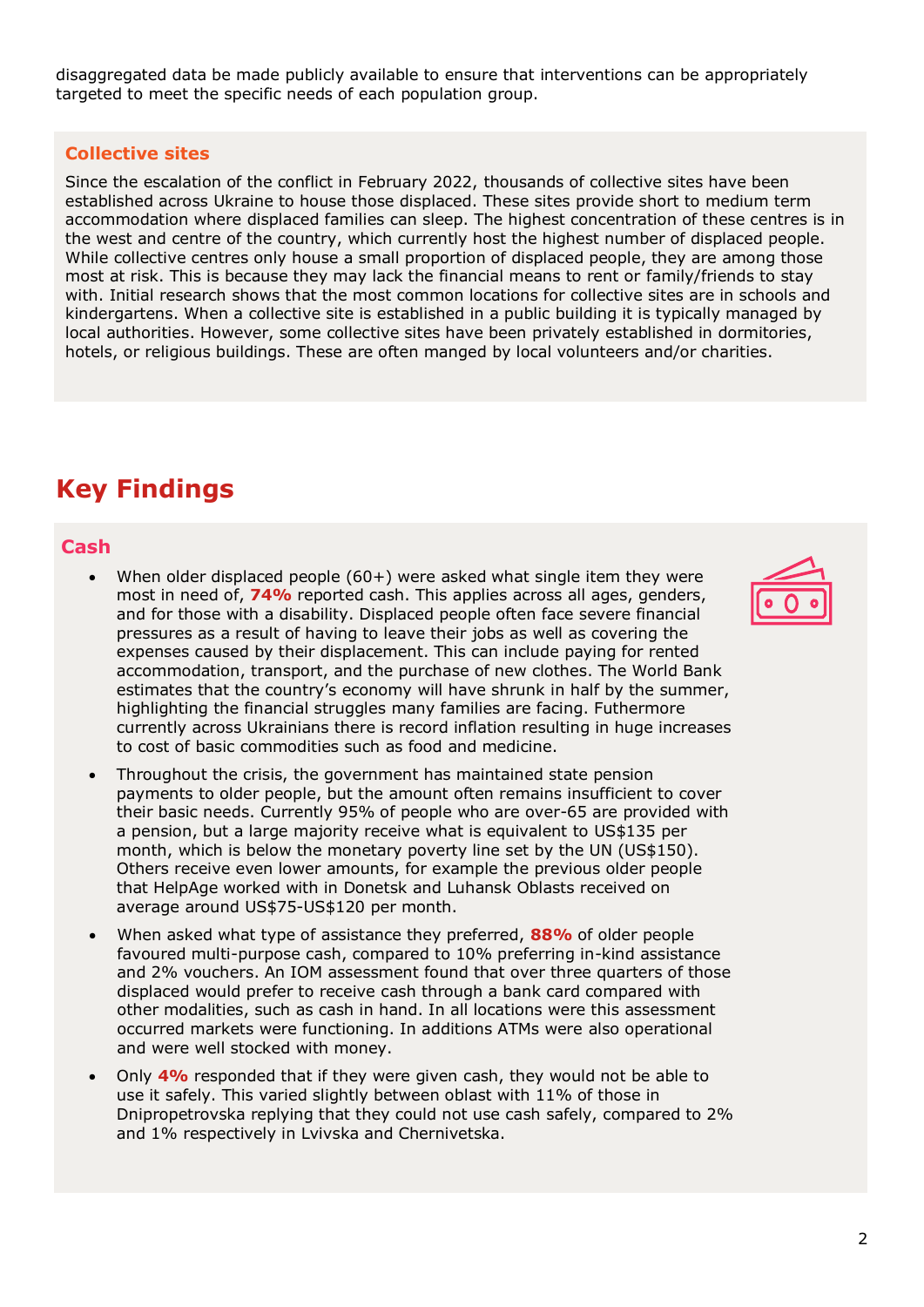#### **Health + Medicine**

- 89% of the displaced older people had at least one health condition, with seven out of ten stating that they had more than one. The top four conditions were hypertension, heart problems, joint aches and pains, and gastrointestinal issues. Overall medicine and healthcare ranked as the second highest priority for older people after cash.
- **45%** who required medication reported that they could currently only partly access their medication while 12% reported they could not access their medication at all. A significant barrier for many is their lack of financial resources to purchase their medicine. There are also [shortages](https://www.humanitarianresponse.info/sites/www.humanitarianresponse.info/files/documents/files/phsa_ukraine-longform-290422-en.pdf) of medicine throughout the country due to breakdowns in supply chains, displacement of medical staff and, in some cases, the closure of local pharmacies. However, recent report show that supplies are improving. Those who are displaced also have the additional challenge of trying to identify how to procure medicine in unfamiliar locations.
- **89%** reported they were able to access health services. However, this was significantly lower for the collective centres in Dnipropetrovska (50%). The lack of access in these collective centres is concerning and highlights the importance of monitoring health access across different locations and throughout the crisis to ensure gaps are addressed. For older people with mobility disabilities health services must also remain accessible. This might include the provision of free transportation.



### **Hygiene Items + Water**

- Overall, hygiene items were the third highest priority of older people interviewed. Some of the most frequently mentioned items reported by the IOM include [menstrual hygiene items](https://displacement.iom.int/sites/default/files/public/reports/IOM_Gen%20Pop%20Report_R4_ENG%20_final_0.pdf) and diapers (including those for adults). Ensuring that older people have access to the appropriate hygiene items is crucial, especially for those with health conditions such as incontinence.
- 91% of older people reported they have access to safe drinking water. However, the lack of access is especially stark within the collective centres of Dnipropetrovska and Lviviska. These collective centres are often not purpose built to house people, so may lack adequate basic facilities including a stable water supply.



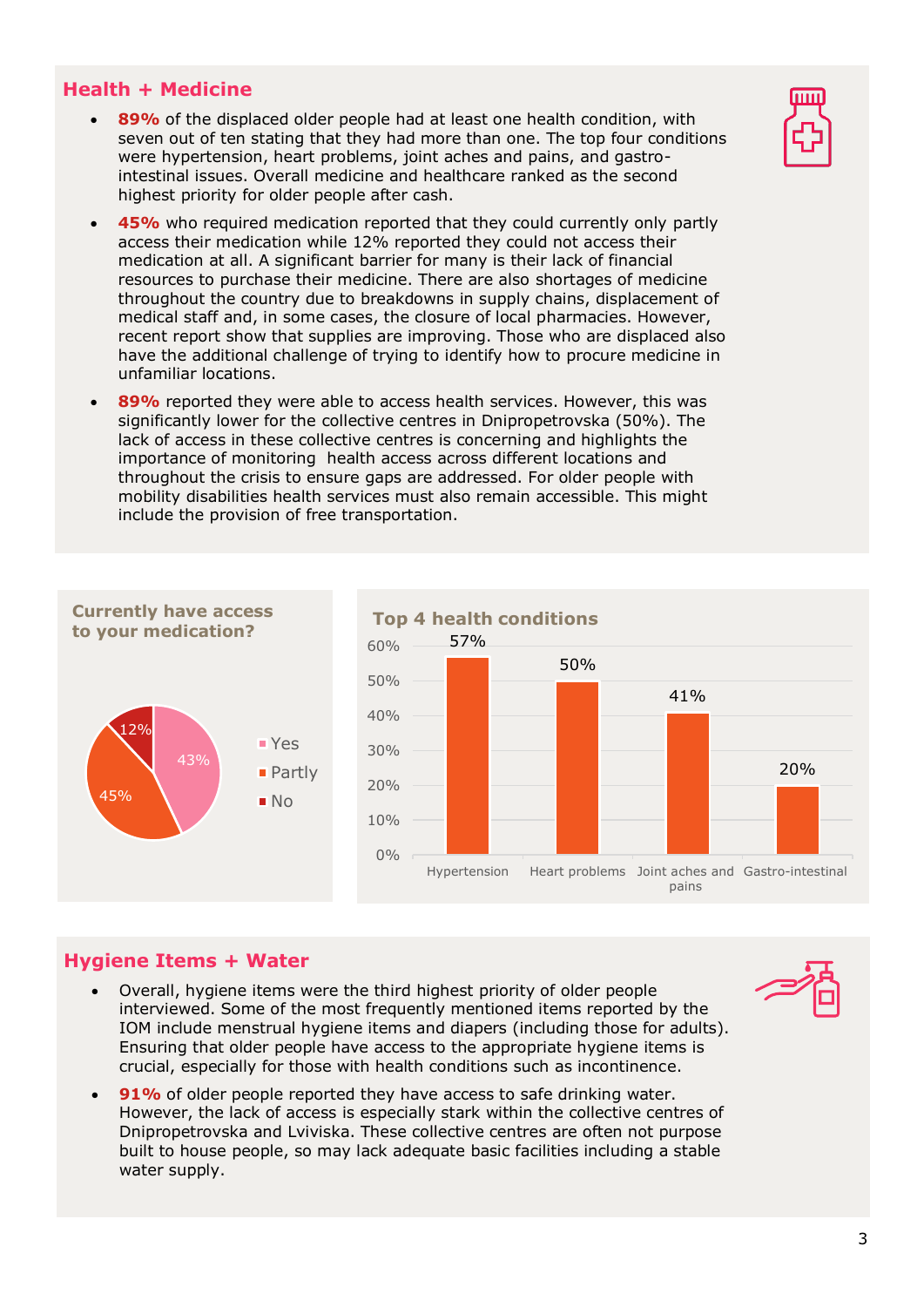### **Top 6 needs of older people**

(these have been weighted combining the question asking the single item they most needed with what other items they needed)



# **Disability**

- 43% of older people had a least one disability. The most common disabilities identified related to mobility, sight, remembering, and communicating. This is significantly higher than the 11% who reported having a disability among those 30-59 years-olds surveyed.
- Of those with a disability, the majority (**70%**) were not registered as having a disability. This is in part due to challenges older people face with registering as it requires money to get an official confirmation, and this often needs to be re-confirmed periodically. However, this could also be because of a reluctance to describe themselves as having a disability. Overall, 28% of older people with a disability are registered. In Ukraine being registered as a disabled person provides one with access to disability benefits but this amount is often even smaller the state pension.



### **Top 4 disabilities**

### **Protection**

• Of the older people interviewed, **88%** reported that they had not faced any violence in their current locations. Of those who reported protection risk, 8% said they were at risk of psychological abuse, and 4% chose not to respond. In addition, 2% of older women reported they feel at risk of sexual harassment or trafficking in the locations they are currently residing.

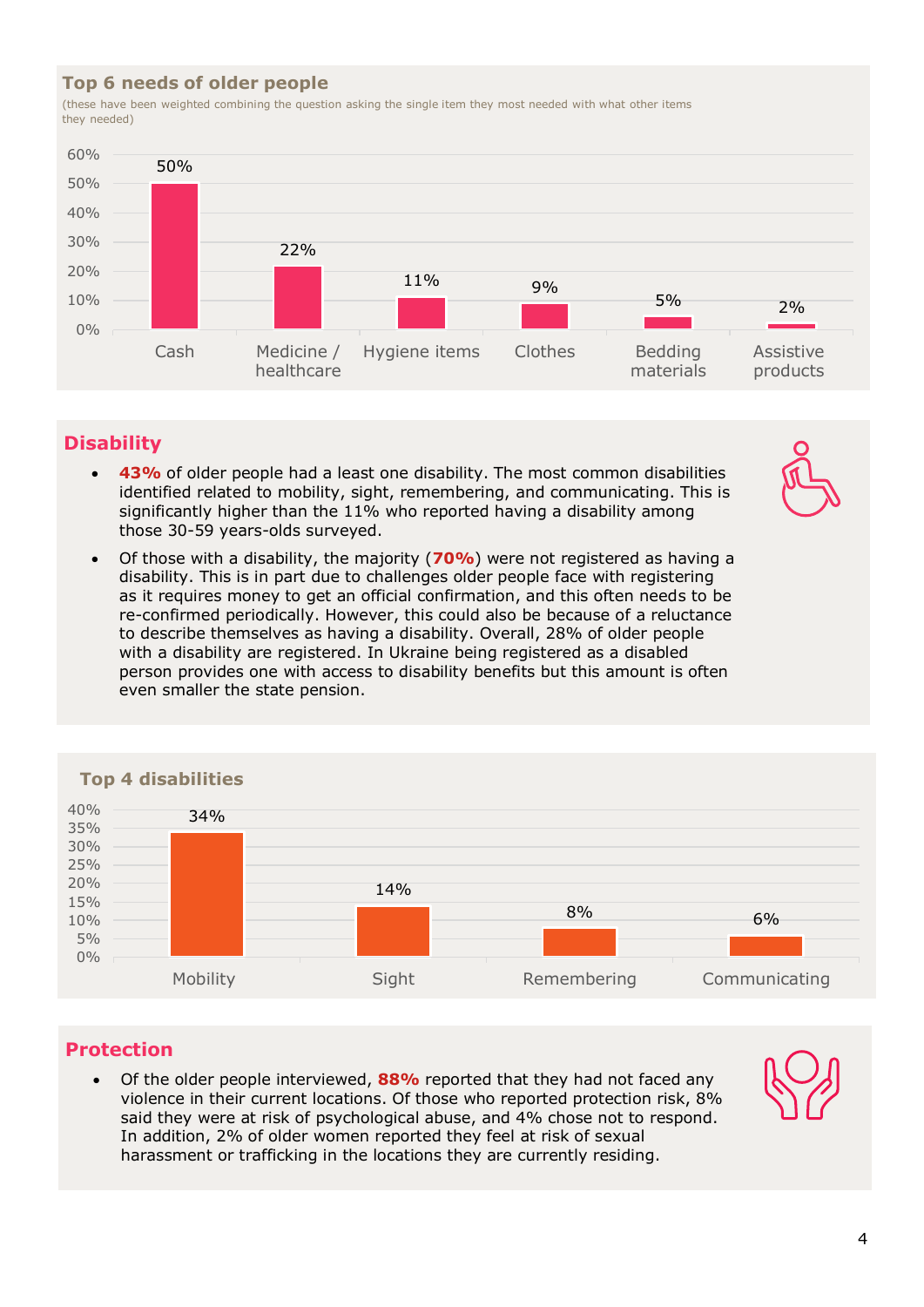- The psychological impact of the conflict on many has been significant. This has often come up in the many interactions that HelpAge has had with older people. For example, prior to this assessment we interviewed Anatoly who was 66 years old. He fled to Lviv alone from Kramatorsk. He told HelpAge "every smile is difficult. This war and this situation is worse than a nightmare". This is just one of many stories that demonstrates older people experiencing unimaginable hardship.
- Many older people, including those who have been displaced themselves, have shown great strength in supporting others with practical and emotional assistance. But many displaced older people, like many who have fled, have experienced traumatising journeys, family separations and even bereavement. They can sometimes find themselves isolated in new communities without their pre-existing support network or means to navigate their new surroundings so they can access what they need. Futhermore older people are a times more reluctant to leave their homes compared to younger people, making the experience of displacement even more challenging. Ensuring all who need psychosocial support have access now and into the future is critical, as the mental scars of the conflict are likely to be deep and long-lasting.

### **Food**

- **89%** of older people responded they had access to sufficient food for now. This was lower for older people in Dnipropetrovska (75%). The availability of food in the shops varies per region with stores in the central and western regions reportedly well-stocked, while those in the east and south more likely to have empty shelves. This would suggest that those interviewed face challenges in accessing food as a result of financial difficulties. As both farming and overseas supply chains continue to be disrupted, we are likely to see food prices increase over the coming months, so we need to remain vigilant for further food insecurity.
- An issue which is facing many displaced older people is the lack of space to store food. Of those interviewed in collective centres, **45%** said they did not have enough space (shelves and/or refrigerators) to store food. As previously mentioned, many of the collective centres and temporary shelters that displaced people live in do not have adequate facilities. It is critical that these shelters provide displaced people with the ability to store as well as cook their own food. This could help improve their nutritional intake and provide them with a greater sense of dignity.

#### **Movement**

- Highlighting the current focus of the fighting in the Donbas, most older people were fleeing from the Donetsk oblast (34%), Luhansk oblast (26%) or Kharkiv oblast (16%). Nearly half evacuated themselves while the rest were either evacuated by local authorities (30%), relatives (14%) or the church (7%). These journeys have been arduous, often taking several days in cramped and over-crowded trains, buses and on foot.
- However, while many older people have fled, it is important to remember they many more have stayed behind. Therefore, it vital that those who need support, be they displaced and non-displaced, are provided with what they need.





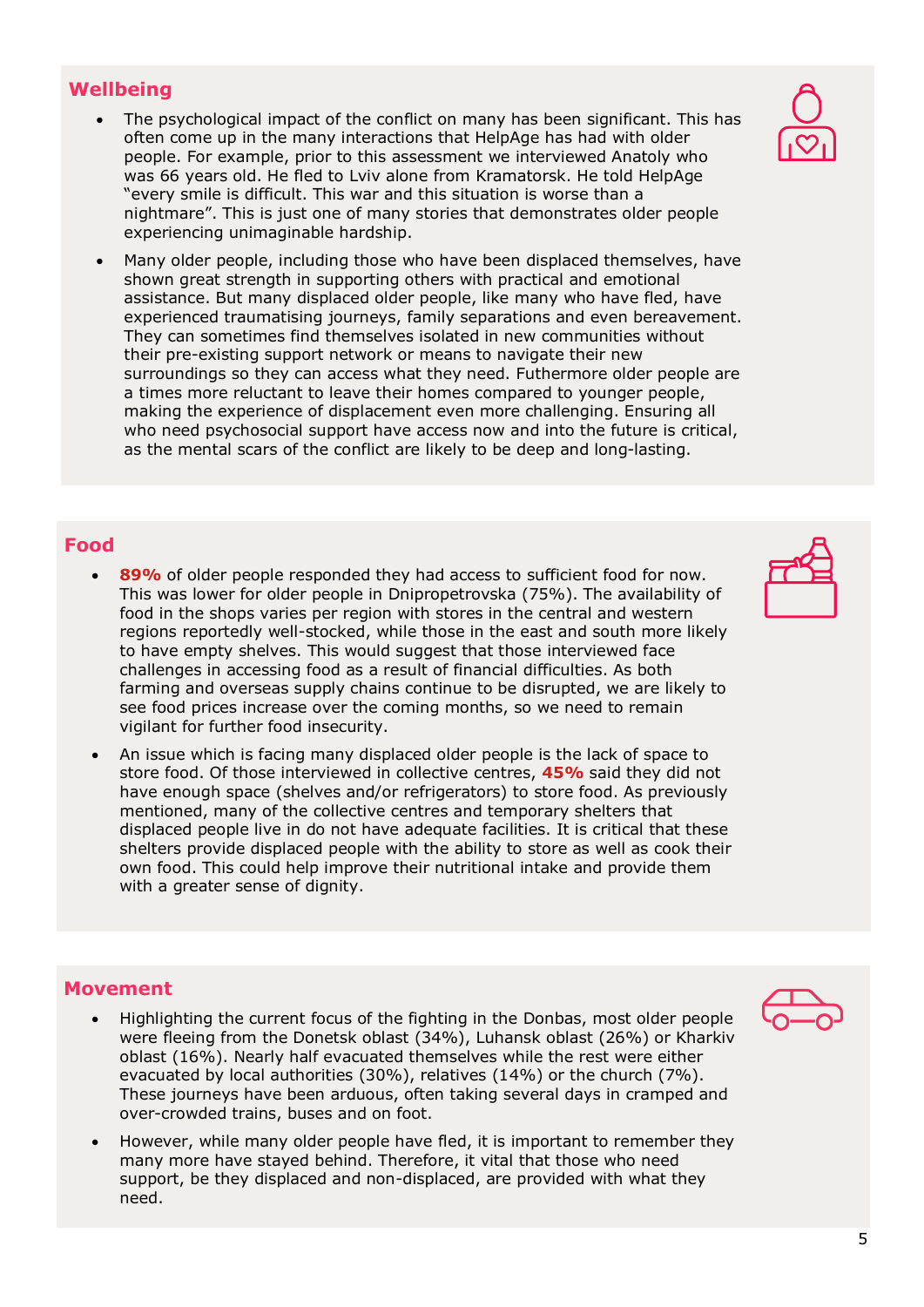### **Support Provided**

- Less than half of older people reported that they are currently receiving assistance from humanitarian organisations, with those with a disability are less likely to be receiving support. The type of assistance provided includes cash assistance, food, hygiene items, medicine, accommodation, and clothing.
- **39%** of older people who are registered as internally displaced are not receiving their social benefits (IDP targeted assistance). These benefits include receiving approximately \$68 per month for every child and person with a disability as well as being eligible for free legal assistance. Although this only applies for those displaced from specific regions. Futhermore 11% have not registered as internally displaced. Some of the reasons given include long queues at the Social Protection centres and a lack of knowledge on how to do register.
- Almost a quarter (**26%**) do not have a family member or friend who can provide them with support. This lack of support network is concerning, and it is important that families are reunified where possible to ensure they can support each other. Critical to this is the ability to contact each other. Of those interviewed, **91%** had access to a cell phone.

# **Leonid (71) and Galina (70)**

"Our city has been heavily bombed and shelled with rockets from the very beginning of the war.

Our apartment is on the first floor of a fivestorey building. The house had six entrances. It's badly damaged. Only the part where our apartment is located is still habitable.

For many days there was no water, no electricity, no heating. We hid in the basement with the neighbours.

We had to queue to get water. It was



distributed by tank trucks and it was dangerous because we never knew when the next attack would come. My husband used to go to town for groceries and I was always worried if he would ever come back alive.

We arrived in Lviv on 4 April. First we went to Kramatorsk by bus, from there by an evacuation train that was full of people. Altogether we were travelling for a day and a half.

We live in a gymnasium of the Lviv Polytechnic University, that is now a shelter. Our daughter with our grandchild is also here in Lviv. They are living in a different shelter. We meet every few days. It is very fortunate.

It's crowded in here, but we don't have to be afraid of the bombing.

We definitely want to go back. What is there to do here? We have nothing but two suitcases and our documents.

I worked as a seamstress in a factory. My husband has been an electric welder for 40 years.

Since 2014, a war has been going on in our region. Before it started, we used to talk to our neighbours about how lucky we are in this generation that we've never been to war."